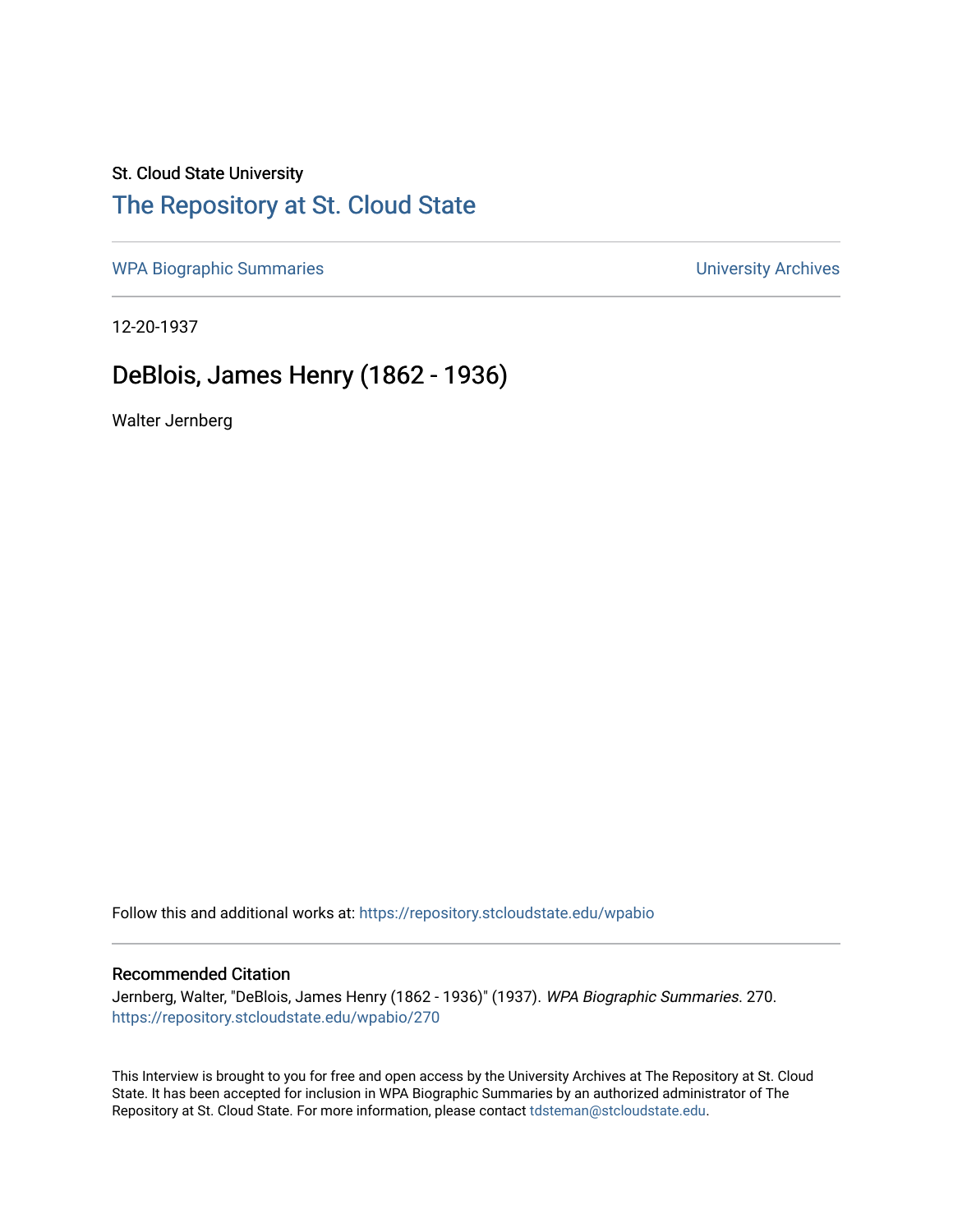DE BLOIS, JAMES HENRY File No.  $B - \alpha \delta \lambda$ 

 $\frac{1}{\sqrt{2}}$ 

James H. De Blois, pioneer trainman of St. Cloud, was born near Quebec, Canada in 1862.

James H. was reared on his father's farm, the only education he received was what his father taught him each evening when the days work was done.

About 1879 James H. came to Minneapolis, Minnesota. There he secured a position with the Great Northern Railway Company as a trainman. At that time all the locomotives were wood burners. About 1884 James H. moved to Melrose, Minnesota, where he had been transfered. There, while engaged in switching a train, James fell beneath the train and lost his right leg. He was then given a position as construction foreman in which capacity he continued until about 1894.

James H. made his home in Melrose until 1912, when he moved to st. Cloud.

James H. De Blois was married about 1883, to Mathilda Peterson at Ladysmith, Wisconsin. There were six children: William, Lester, Oscar, Josephine, Ella, and Walter. William is married and lives in Canby, Minnesota; Lester and Oscar are married and live in Paynesville, Minnesota; Josephine, is the wife of Carl Oster of Cold Spring, Minnesota; Ella married Henry Murphy of Saint Cloud. Walter is in Los Angles, California.

James H. De Blois died February 1, 1936. Mathilda (Peterson) De Blois died about 1921.

> Interviewed: Ella (De Blois) Murphy<br>Date: May 28, 1936 Date: May 28, 1936 By: Walter Jernberg

Publication Granted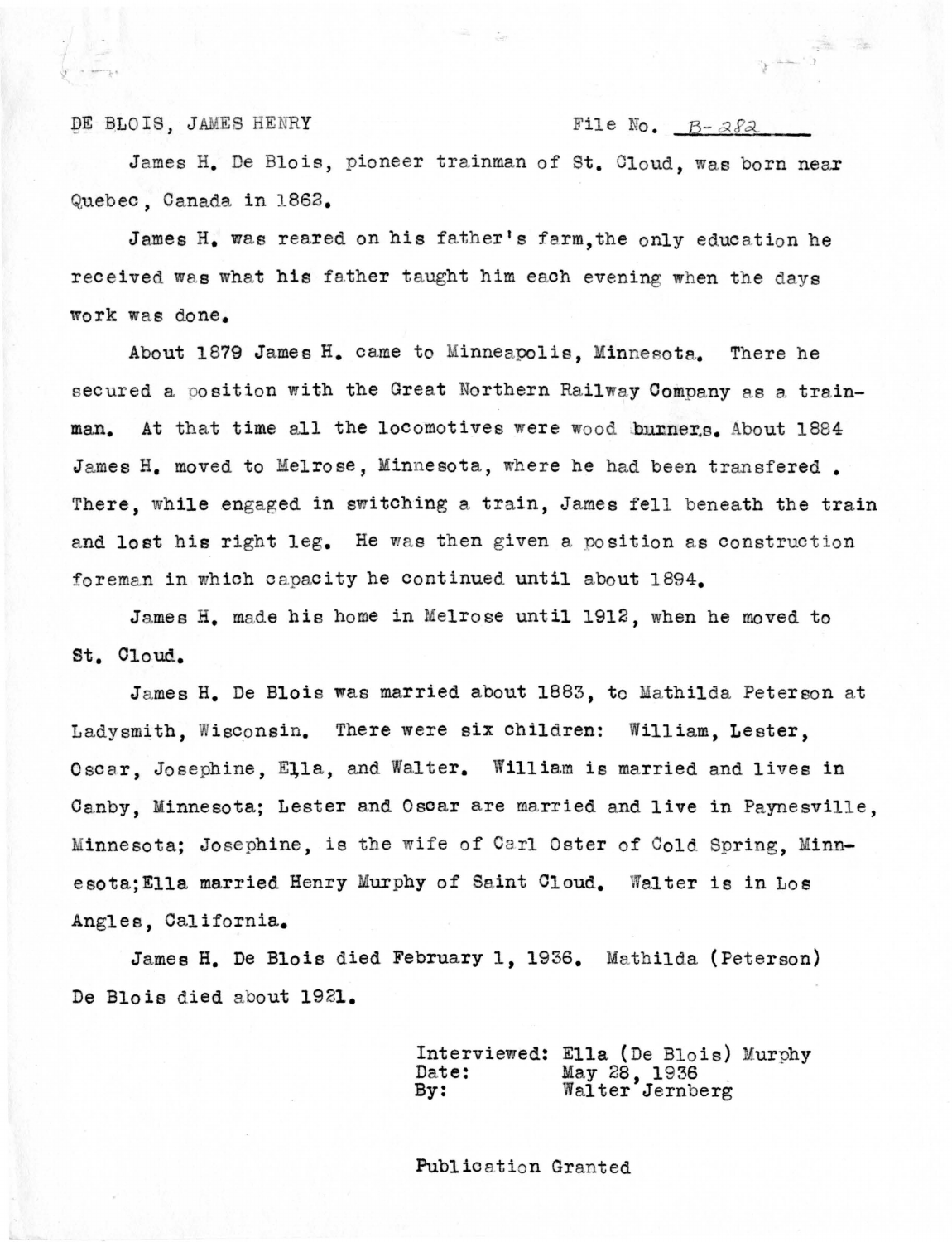# TAKEN FROM THE RECORDS IN THE STEARNS COUNTY COURT HOUSE

 $9 - 3 = 3.5$ 

### FOR THE JAMES HENRY DE BLOIS BIOGRAPHY

MARRIAGE RECORD BOOK 9 PAGE 20808

Carl J. Oster and Magdeline De Blois Married at St. Cloud, October 16, 1931 By: Wm. H. Alden Witnesses: Joseph C. Oos and C. F. Weidling

DEATH RECORD BOOK K. PAGE 11 LINE 347 Marian DeBlois, Born in Melrose, September 28, 1904 Daughter of James DeBlois and Mathilda Peterson Died November 19, 1918 Age 14 years 1 months and 21 days

DEATH RECORD BOOK F. PAGE 2 LINE 24 Albert Edward De Blois, Born October 13, 1907 Son of James DeBlois and Mathilda Peterson Died March 18, 1913 Age 6 years 4 months and 1 day